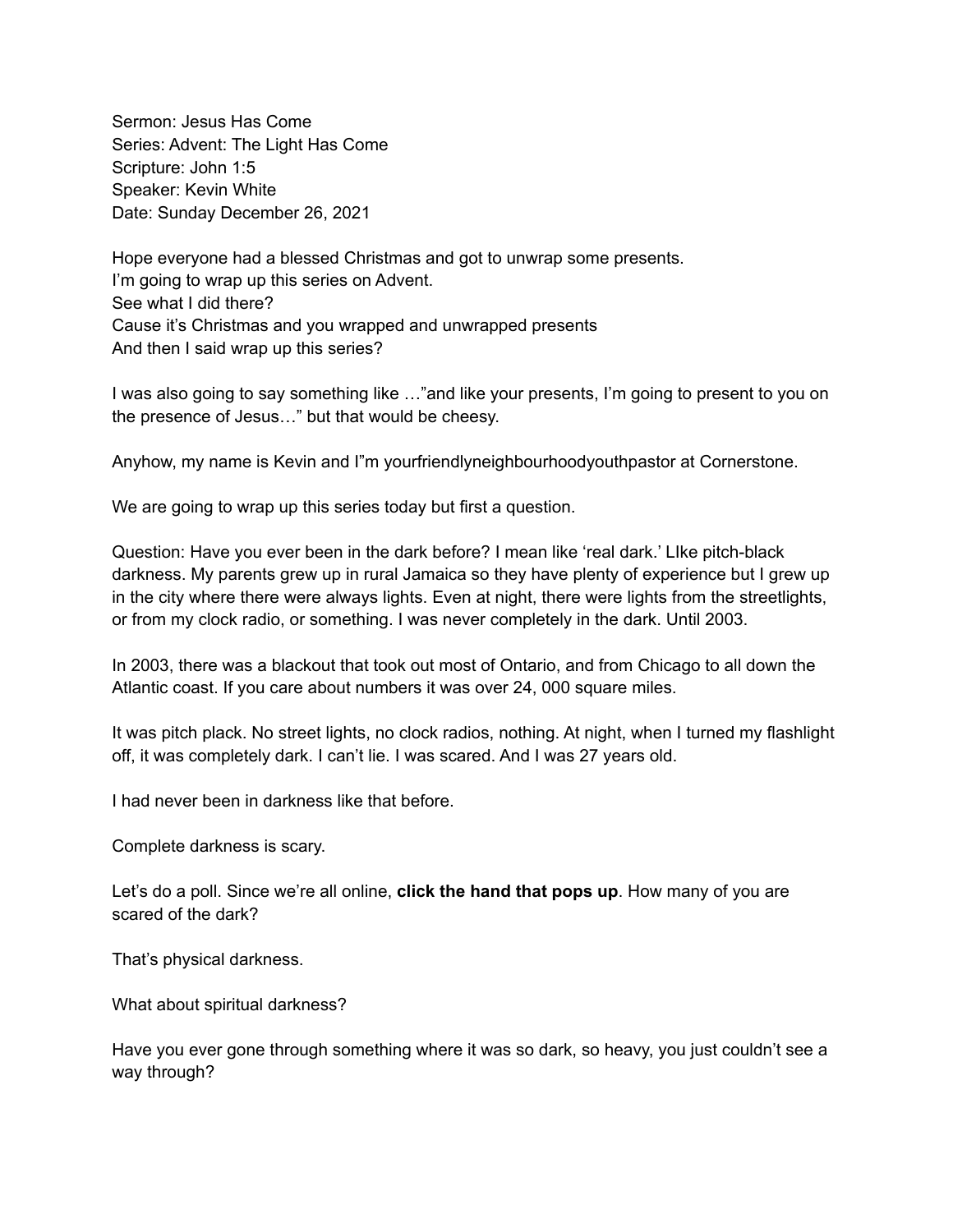Are you going through something right now? I am.

On instagram, there's a guy I follow, "Aussie Dave." and he was talking about how this Christmas could be a tough one for many people because it would be their first one - without a loved one, without a job, separated or divorced, sick or alone.

Even if none of these things apply to you it's still a tough time with this pandemic still looming over us. It seemed as if it was getting better but at least for those of us in Canada and particularly in Ontario, it seems to be getting worse - the situation seems to be getting darker and darker.

There's so much chaos in this world - so much darkness.

But then…

#### **SCRIPTURE**

**John 1:9** - The light shines in the darkness, and darkness has not overcome it. We spent some time on this in our signpost series, so you can definitely go back and check it out.

The Greek for the word "overcome" could also be translated "understand."

The light shines in the darkness and the darkness has not understood it.

There is darkness in the world and as Pastor and author Tim Keller puts it, the world's hope comes from outside of it.

The same way the sun shines into the darkness every day, we need the Son (Jesus) to shine into our world and our lives every day.

Left on its own, the world just can't find solutions to it's problems. The world is a dark place and we can't find our way unless Jesus is our light (Tim Keller)

I mean I don't want to open up a can of worms but look at the pandemic. Whatever you believe about it, you can't deny that it's had a huge impact on our world. It's pretty dark and we don't seem to have control over it.

What about the violence that happens, the racism, the starvation, the oppression? How is it that we have enough resources for the entire world, but yet so many people don't have the basic necessities of life?

How is it that we are so smart, so advanced and yet we still have the exact same problems that we've had since Adam and Eve?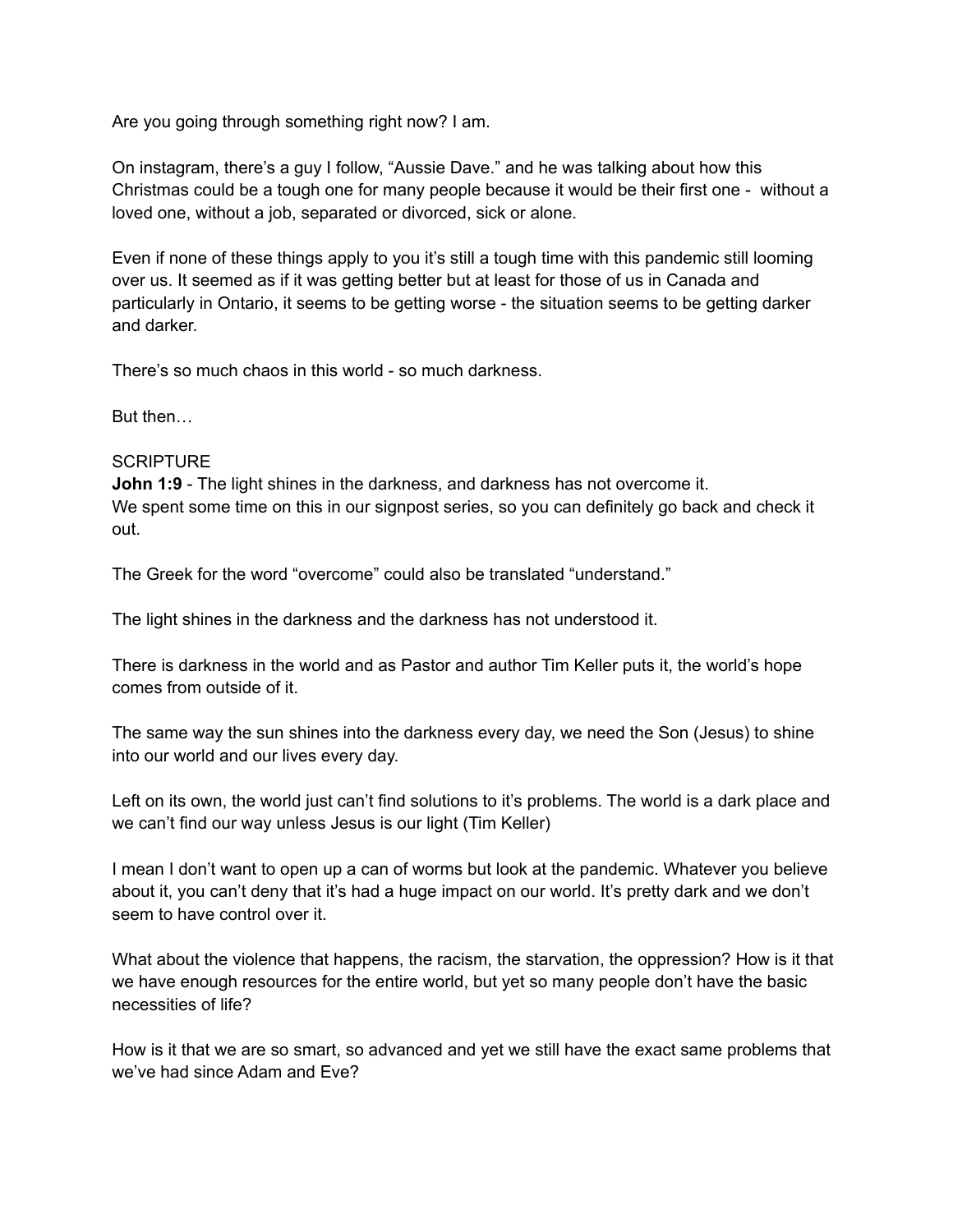### **The world is a dark place and we can't find our way without the light of the Son.**

But that's the good news. We're not left in the darkness.

The light shines in the darkness

#### **God had a plan, and Jesus completes God's plan** (Grow youth curriculum)

Dave talked about this last week but in Genesis - before the creation of the world, there was darkness and chaos, and then God spoke and light burst into the darkness. The darkness couldn't overcome it.

When Adam and Eve sinned and were hiding in the dark - I was afraid so I hid. God pursued them and burst into their darkness.

When Jesus burst on the scene, he was healing and showing us a different way to be with each other and God - he turned the world upside down, which is really the way it was supposed to be all along.

It's not up to us to fix the world. As Tim Keller says, we need hope from the outside. We need the son to shine from the outside.

Christmas reminds us that no matter how hard we try, we can't solve things on our own. But we don't have to.

Things are really bad. But they don't have to stay that way. There is hope. For those living in darkness, there is a light that shines.

I heard a pastor talk about how no other religion claims what we claim at Christmas. A baby can become a king. But a king has never become a baby - until Jesus.

Aussie Dave talked about how the actual cave that Jesus was born in was smelly and nasty and dark - not a brightly lit manger with cute animals.

Andy Stanley says that the nativity is 99% chaos and 1% hope.

Does that sound familiar? That's my life.

Thank God for that 1% hope.

It seems as though without the chaos we miss the hope.

Jesus enters into our chaos - the chaos of humanity to give us hope.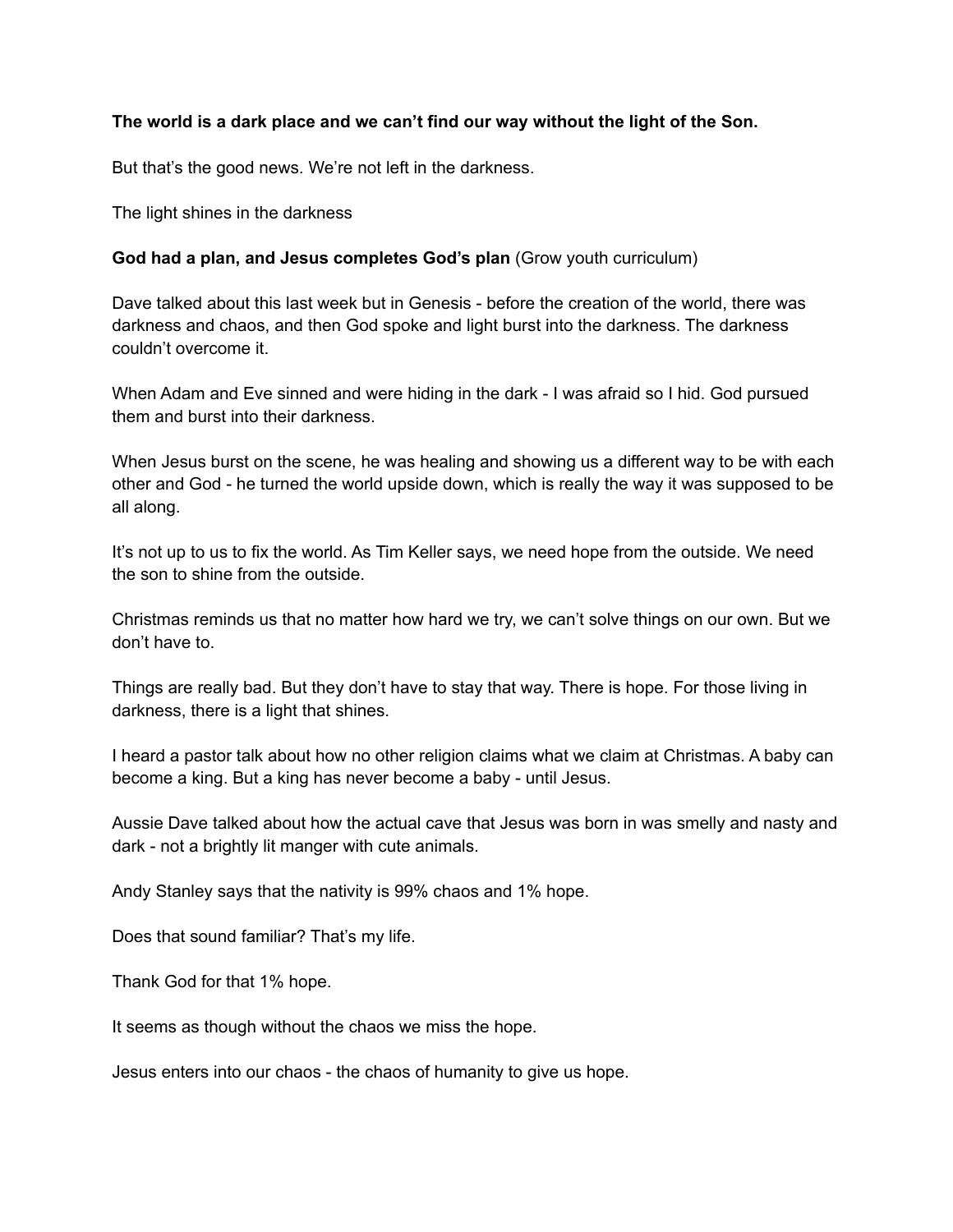# **The light shines in the darkness, and the darkness has not overcome it**

Darkness has not overcome

- The world doesn't understand the light
- But the world doesn't overcome the light

Every day, we get a reminder that darkness doesn't win. Every day since the beginning of time, the sun rises and reminds us that darkness doesn't win. Have you played rock paper scissors? I played with my nephew recently and he had all these cheat codes. Whenever I would beat him a few times he would come up with a new one like a gun or bomb or something. Then he say, "I win!" and laugh.

We know how this story ends. Light beats darkness. Light beats depression. Light beats anxiety. Light beats COVID-19 Light beats fear. Light beats loneliness Light beats… Light beats darkness.

### **JESUS CAME TO BRING LIGHT TO THE WORLD'S DARKNESS.**

### **JESUS CAME TO BRING LIGHT TO YOUR DARKNESS**

Reflection/Response

How can you partner with Jesus to bring light to the world's darkness

Share your faith this Christmas. This is good news. This season literally is about the birth of Jesus - use this opportunity to share your faith, share a verse at your socially-distanced, reduced in number pandemic Christmas dinner.

Story of Paulette - model homes, kidney, prayer, tears.

Share your stuff this Christmas.

Do you really need all the gifts that you're gonna get? Tithe one, give one away.

Sponsor a child from compassion - Cornerstone's trying to sponsor 100 children this year.

Make a year end donation to Cornerstone.

What about you?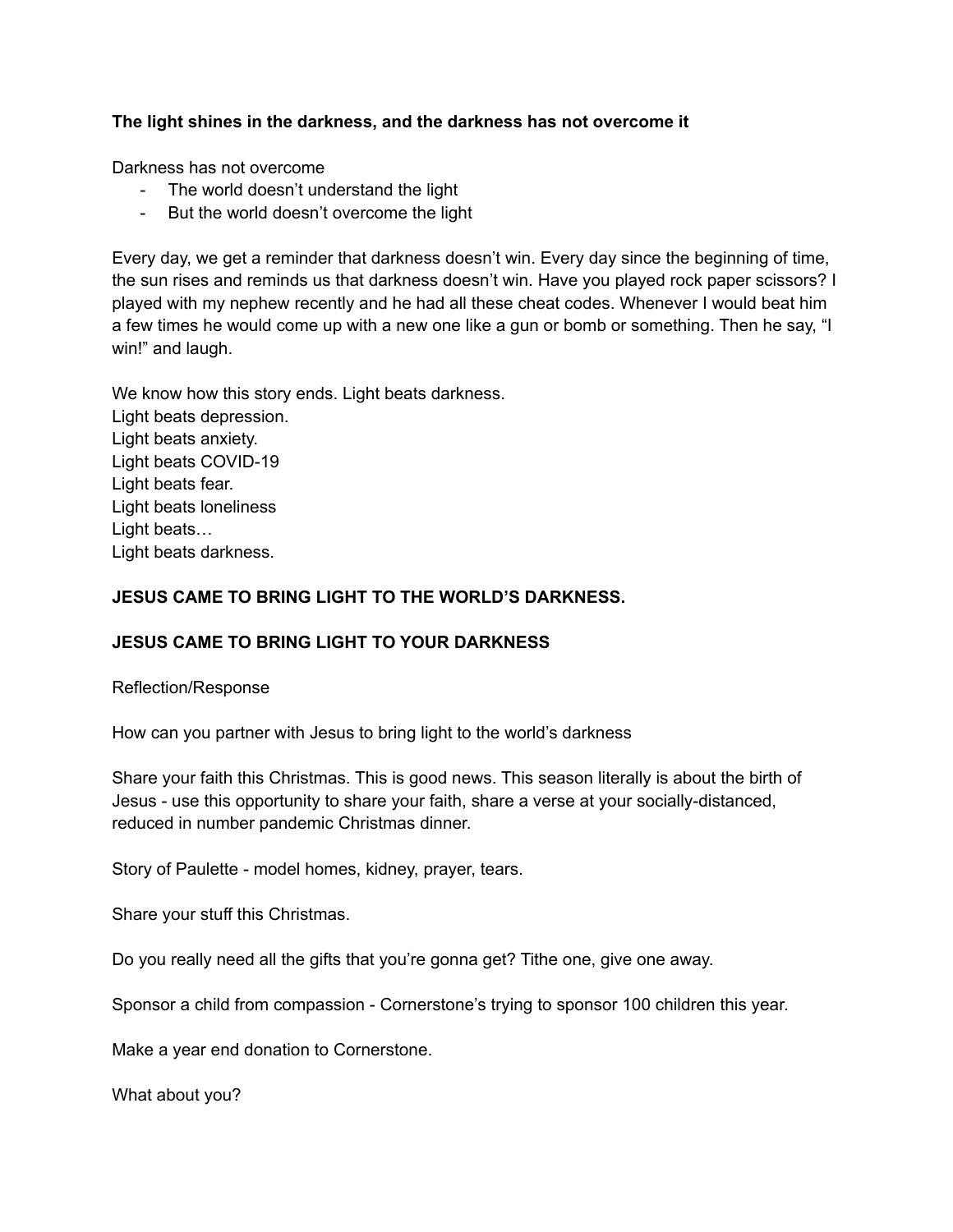Is it time that you let the light of Jesus shine in the dark areas of your life?

Are you willing to let go and give God control? Trust him for the first time? If you want to be a follower of Jesus, and you've never made that decision before, I'd love to hear about it. Email me or any of the pastors so that we can pray for you, encourage you and give you some resources to help you along the way.

This Christmas could be the brightest Christmas of all.

# **Jesus came to bring light to the world's darkness**

### **And he came to bring light to your darkness.**

I heard a sermon talk about the fact that Jesus' first coming (which we celebrate at Christmas) was light bursting on the scene to make it right between God and us - we don't have to be separated by sin anymore. So there's hope and peace, and love and joy in that.

His second coming is where the world will be made right. Where the light will finally break through eternally to all the dark places in the world.

In the meantime, we are his light bearers. We can shine light in the world. Bring the light of Jesus to the world.

Are you the one who needs to be in the place where the light of Jesus can shine on you? Here's the thing. It's already shining.

But will you stop and notice it? Will you follow it? Will you live by it? Will you accept the gift of Jesus this Christmas?

Who is the Paulette who is waiting for you to shine the light of Jesus to them?

My prayer is that you would feel the light of Jesus bursting through and that you would be a part of that light bursting through to the world.

Pray

### **BENEDICTION**

Thank you so much for joining us today

Make sure you come back in the New Year - we start a new series - called, "A reflective pause."